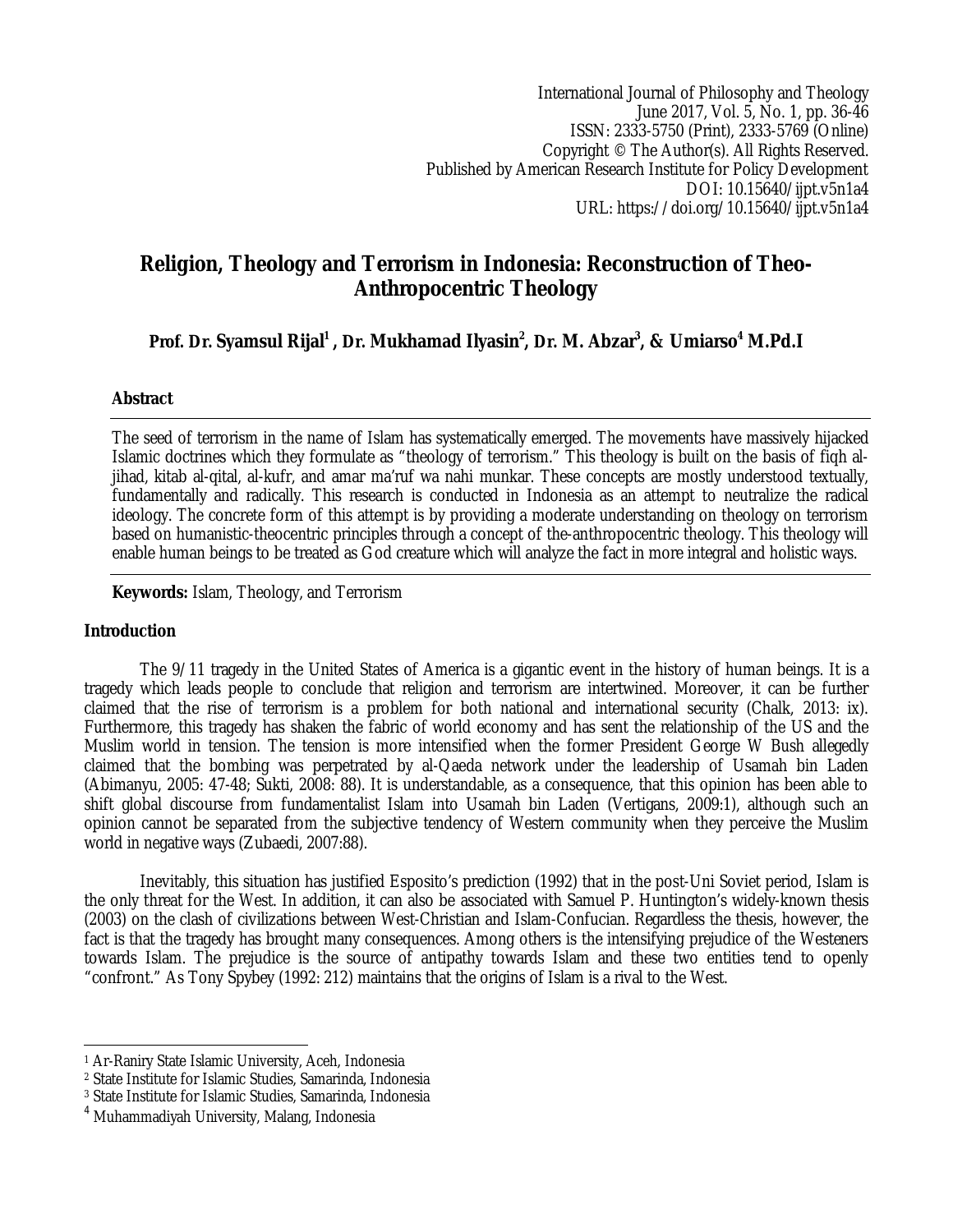Rijal et al. 37

This situation is then followed by a generalization that Islam is the religion of terror and Muslims are terrorists. In this context, Islamic education institutions such as pesantren, is also often labeled as the producer of terrorist. Basically, this view cannot be separated from the bias spread by the Western media be in the form of propaganda or manipulated news to discredit Islam (Syalabi, et. al, 2003).

In fact, the seed of terrorism continue to emerge; while at the same time, the older cells of terrorism are not exactly known. It can be understood, as new cells of terrorism are usually underground movements which only serve as the fertilizer for radical ideology. For the radicals, terrors are part of religion and it is a jihad fi sabilillah (struggle in the name of God) which will be rewarded with paradise. Bryan S. Turner (2012:407) views that the triumph of Islam is often identified with the creation of unity within the abode of Islam (dar al-Islam) and continuous attempts to maintain shari'a through internal struggle and external conflict.

When such a statement turns into a postulate, it can be claimed that those who commit terrorism are people with split personality, which show contradiction and paradoxes within their thought and actions. Therefore, they are unable to achieve epistemological truth in the process of absolute truth pursuit, although on an ontological level, they are able to identify the absolute truth and act based on this belief.

An interesting fact in Indonesia is that some groups of Muslims are the followers of "theology of terrorism", both implicitly and explicitly; and expressed through their actions and or thought. This theology is built on the basis of concepts such as fiqh al-jihad, kitab al-qital, al-kufr, and amar ma'ruf wa nahi munkar which are understood in very textual, radical and fundamental ways (Eksan, 2005). These logics implicitly dictate that as if Islamic normative teachings legitimize terror actions which furthermore trigger the rise of religious fundamentalism (Caplan, 1987). Those who adopt this kind of theology are basically not the perpetrator of terror, but through this belief they have "justified" all terrorists' act against the "infidel" to build an Islamic state.

This belief and agenda have turned into progressive seeds of terrorism, when it is not combined with the doctrine of Islam as the mercy for the world (rahmatan lil alamin). The reproduction of terrorist cells employs this belief and agenda. This situation is intensified by permissive attitude of society to radical ideology in the midst of many social problems such as poverty, unemployment and backwardness (Hasan, et. al, 2013:5). This phenomenon is tantamount to the view of S. Bar, as quoted by by Zulfi Mubarak (2012:250) that there are three important aspects which trigger terrorism actions among Muslims, namely: firstly, political factor which is manifested in the form of US intervention to prolonged Arab-Israeli conflicts as well as the presence of US in domestic affairs of many Muslim countries; secondly, cultural factor, resistance to Western cultural colonialism; and lastly, social factor, namely the poverty and alienation experienced by majority of Muslims in the world.

Identification of the factors of the rise of terrorism is the basis for the de-radicalization agenda. In other words, it can be said that on this framework both society and the government are advised to prevent radicalism. In fact, some educational institutions are engaged identifying radical movements and all its variants. Among those is Islamic educational institution which has been active in promoting de-radicalization activities. For government, this is an indicator that Islamic educational institution pay serious attention on the prevention of terrorism. Therefore, integral action based on strong commitment is a preventive-constructive step for the development of society. At the same time, this attitude is a cooperative attempt which manifest in the form of the degree of awareness to the problems confronted by state especially in its relationship to true understanding of Islam.

This research is an academic examination to find alternative solution for the situation discussed. It means that concrete step proposed is a detail and comprehensive research to critically examine the existing concepts for further modification in order to find better concepts in building awareness and ability to identify terror movements and to cooperate among religious people to eradicate terrorism. Among proposed concepts that should be further modified is "Identification of Terrorism Prevention" as a modification of "Terrorism Theology." Although to a large extent terrorism is triggered by disappointment to Western political system towards Muslim world which is marked by a double standard such as on issue of Palestine, Afghanistan, and Irak (Sukti, 2008: Abstraks).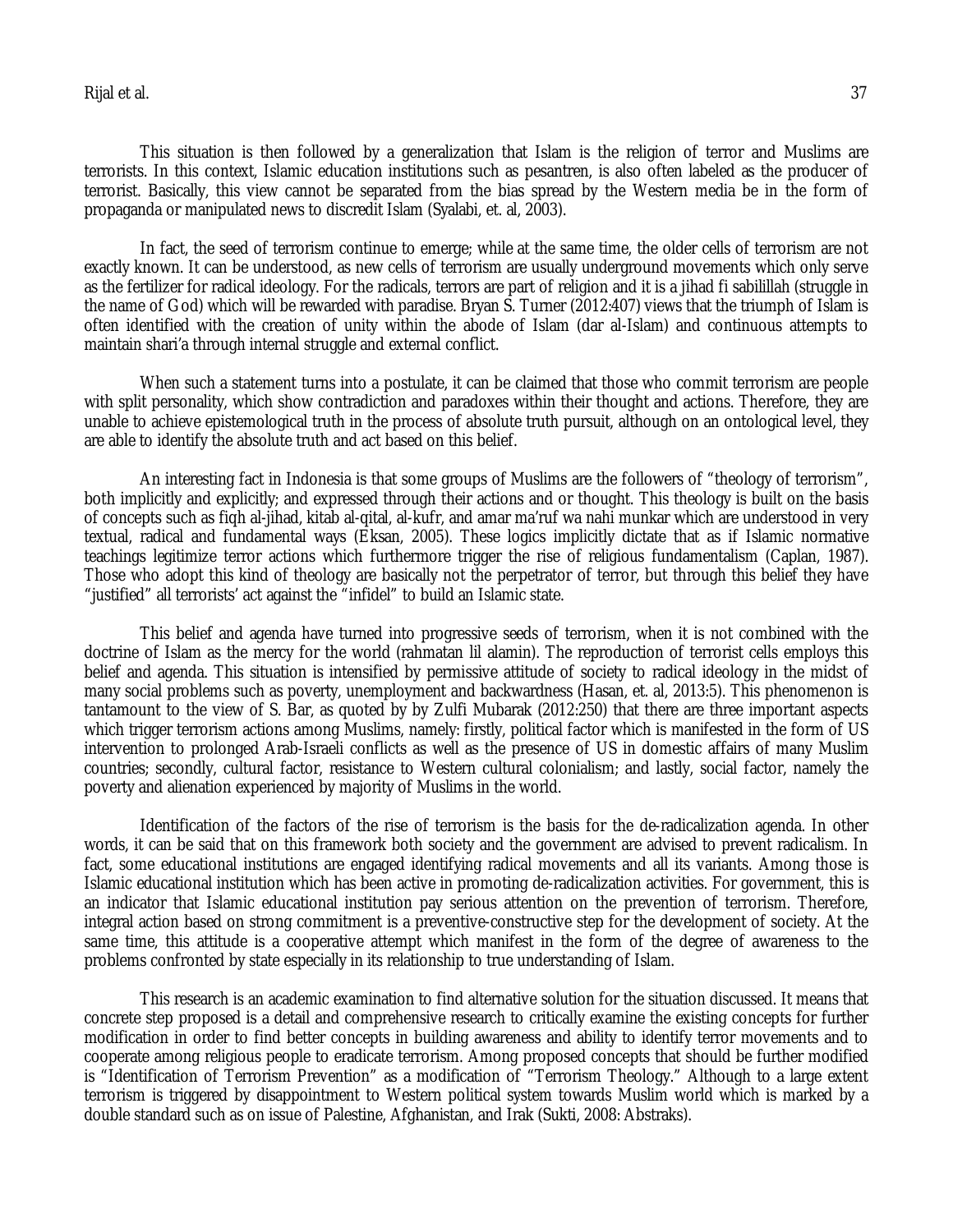This kind of thought is inspired by aspects of understanding to Quranic verses on jihad which in the context of terrorist theology is a substantive part and it is integral to somebody's belief. On implementation level, however, some radical groups tend to reduce the meaning of jihad into the form of violence. Two factors leading to this understanding. In the first place, internally, it is related to narrow-minded and textual understanding of Islam; in the second place which is external in context, violence is caused by socio-political and cultural factors of a Muslim community (Salenda: 2008: xvii). Terrorism acts, therefore, is a movement leading to de-ideologization and delegitimacy of Islamic normative values. It means that vision and action of terrorism are not rooted in valid Islamic ideology. In contrast, it tends to be barbaric and brutal.

On the other hand, the concept of agree in disagreement has not been empirically practiced by Indonesian society which is pluralistic and promote the freedom of religion. The plurality within society such as cultures, race, ethnicity, and religion are undeniable objective realities (sunnatullah) (Ghazali, 2009:1). Therefore, terrorism acts which aimed at the founding of an Islamic state or caliphate is a denial to the law of God. All these differences should be accepted as a fact within the framework of brotherhood of "Negara Kesatuan Republik Indonesia (NKRI)" or Unitary State of Indonesia. Islam is a religion which brings the message of peace din al-nashihah and it is not a religion bringing the message of war din al-qital.

#### **Focus and Function**

This research focuses on "theology of terrorism and identification of the terrorists cells or network, which are formulated as follows: 1). What is the concept of theology of terrorism built on the basis of concepts of "fiqh aljihad", "kitab al-qital", "al-kufr", and "amar ma'ruf wa nahi munkar" how it is perceived and practiced?; 2). How is the process of identification of the groups and networks of terrorist as form of prevention of terrorism? This research is aimed at formulating the concept of alternative theology in uniting Muslims with other people in order to realize rahmatan lil alamin; and to clarify the meaning of jihad in Islamic teachings.

#### **Method**

The approach employed in this research is qualitative sociological-phenomenological. The research subjects were identified through purposive and snowball methods. Data gathering is carried out through in-depth interview, participatory observation and documentation. The analysis is taken through two steps, namely data analysis during the fieldwork and data analysis when all data needed is complete, and the rechecking of all gathered data is also done. In more detail ways, analysis is carried out following the flow of Miles and Huberman (1984: 21; Denzin & Lincoln, 1994:429), namely: data reduction, data display, conclusion and verification.

#### **The History of Terrorism Movement**

Regardless debate on the de-Islamization of Indonesian history, the dialectical relationship between the application of Islamic values and the realities and the platform of political system in contemporary Indonesian history. This tension is frequently reconciled. Consequently, a sharping polemic between the state and radical Islam groups took place. Until the mid of 1970s and early 1980s, this tension has resulted in some resistance to the state such as terror under the leadership of Haji Ismail Pranoto under the banner of Komando Jihad in 1976; and a movement lead by Hassan Tiro which was widely known as Front Pembebasan Muslim Indonesia in 1977; "Pola Perjuangan Revolusioner Islam" , movement led by Abdul Qadir Djaelani in 1978; keempat, terror perpetrated by the followers of Warman which also named themselves as Komando Jihad during period of 1978, 1979, and 1980; and terror in 1980- 1981 by Imran group, "Dewan Revolusioner Islam Indonesia" (Mubarak, 2008:66-67).

In addition to these communal confrontative attitudes, other radicalism in the form of bombing and destruction in the name of Islam also emerged. The blast at Cikini complex in 1962 which basically an attempt to assassin President Sukarno; or the bombing at Istiqlal Mosque in Jakarta on 14 April 1978 are among other example. Bombing also can be seen as protest such as the one committed by Husein Ali Alhabsy on 20 January.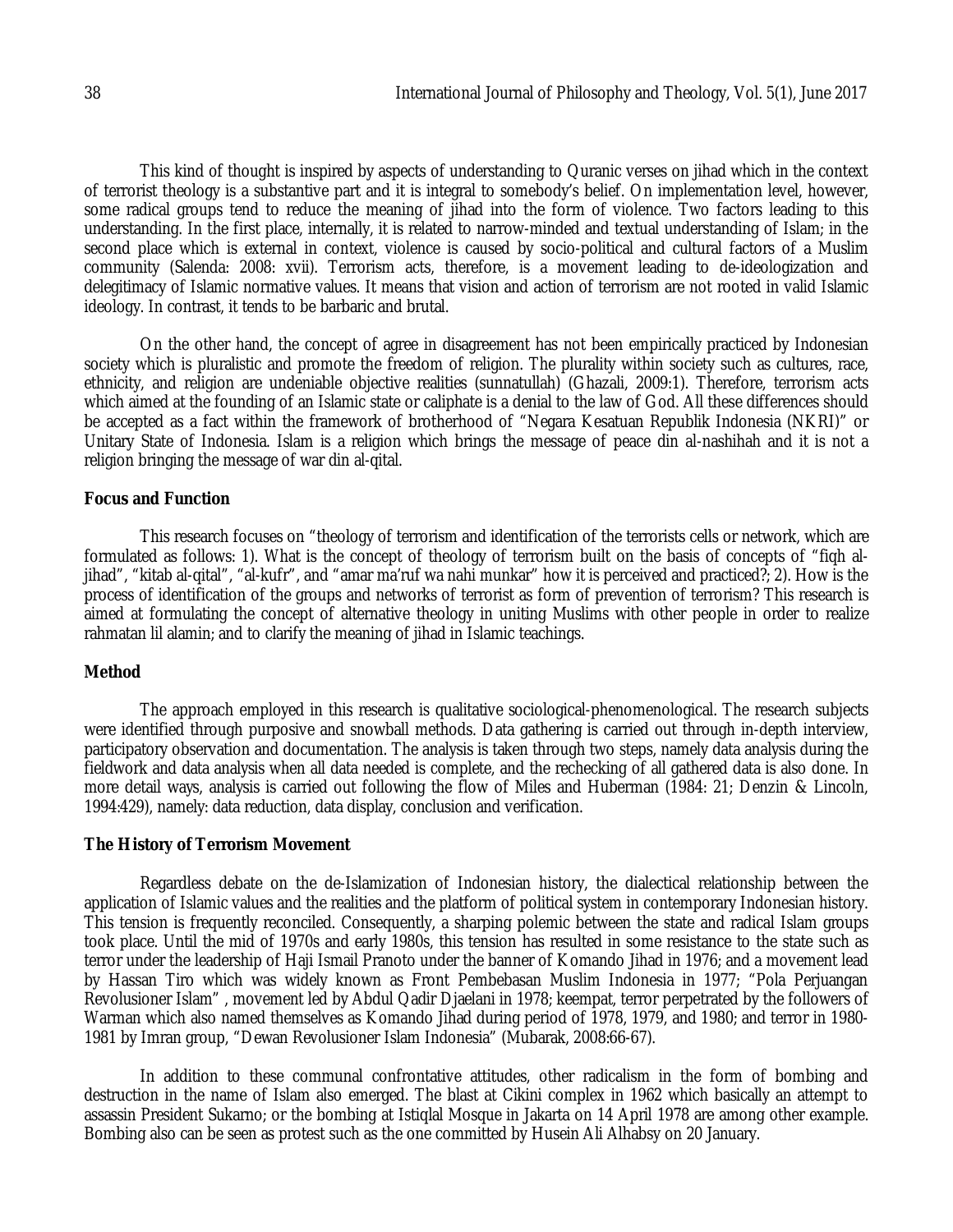All these facts are not independent; rather, they emerge as a result of psychological polarity which motivates people to be involved in radical actions. In this context, the view of Ahmad Rizky Mardhatillah Umar is relevant. According to him, the tension of Muslim with the state during the history of modern Indonesia, are mostly associated with political repression addressed to Muslims in the country, especially during the New Order period. Those historically marginalized groups, attempted to restore the position of political Islam through non-state and nonstructural means. In a global context, the marginalization of political Islam by hegemonic international political power under the US has triggered the awareness among Muslim groups to restore the triumph of political Islam. This awareness is transnational in nature, and it is manifested in political Islam's movements when it reached Indonesian soil (Umar, 2010:172; Wahid, at. al, 2004). Evelyn Lindler (2006:92-94), in the macro sense, also finds that in many bombings, the West applies a pattern which humiliates humanity of the others. The implication is that terrorist cells react to this humiliation by attacking the symbols of the West by bombings.

This responsive attitude motivates the radical to be engaged in numerous actions which are believed as a medium to free people from regime of evil. They also believe that this faith will lead them to the path of martyrdom by warfare with infidel. They believe in the reward by God, when such actions are taken. Again, this is the foundation of jihad fii sabilillah.

It is obvious from above views that jihad --which is understood as arm warfare to achieve certain goals—is only one among many possible understanding on jihad. However, the misconception of jihad has caused Muslim stigmatized with many stereotypes; Muslims are positioned as a community discriminated by the global encounter. It is natural, that by the pass of the time, the terms Islam, terrorism, and suicide bombing closely related to characteristic of Muslims. Various discourse on Islam emerged are inseparable from these terms. Consequently, Islam is described as a horrible religion. Furthermore, this sigma has led global power to eradicate terrorism movement within Muslim community

#### **Jihad Fi Sabilillah: A Normative Basis**

Normatively, religious texts are ambivalent. It can spread peace, but at the same time, it can also be used as the means to trigger the violence. In an Islamic context, the inspiration of radical group to conduct radicalism in the name of religion could come from verses on jihad. This inspiration is furthermore systematized as an established ideology of radicalism. For radicals, jihad is conducted on the basis of belief which accountable and authentic (Sumbulah, 2006:1). Thus, terrorist movements refer their actions to normative value of Islam, the holy message of the Islam and by doing so, they view those actions are legitimate. Jihad is an obligation for Muslims when they are oppressed and no other choices to be taken. Therefore, warfare is permitted (Abdillah, 2011: 81), although Islam does not advocate for warfare in normal situation. Bernard Lewis (1988: 72) posits that majority of classic Muslim scholars viewed jihad as a military obligation.

Jihad is understood as arm physical warfare; and it is an obligation to defend and apply the law of God. Radicals, in the name of God massively and systematically terrorize and commit fatal anarchy to the vices. They believe this is an action to defend the religion of God and to enforce the truth and forbid bad actions (amr ma'ruf nahy munkar); it can also mean as a manifestation of their piety and obedience in religion. Nevertheless, jihad is not identical to bombing or any other forms of violence. Jihad can be conducted in the form of individual jihad, jihad by means of wealth, jihad by intellectual endeavors, or any other general manifestations. Physical jihad is also permissible, given that the situation permits, and other possible medium have been sought. It means that physical jihad can only be opted as a choice after rigorous consideration and conditions (Ma'rifah, 2012:243-244; Springer, 2009:18). From sociology of religion perspective, the movement of jihad can be caused by one of the four factors, namely: defence, revolt to the tyranny, shari'a enforcement, and punishment to transgressor. The authority of those who conduct jihad is political or religious; both of them may be integrated in one concept. Historical facts had proved to these formulae. Muslim rulers such as caliph, imam, and sultan), who politically authoritative also use religious reason to conduct jihad. In contrast to majority belief, the twelver Shi'ah (akhbari), believes that a vaid jihad legally can only be conducted under the command of one of twelve imam (shi'ah ithna 'ash'ariyah).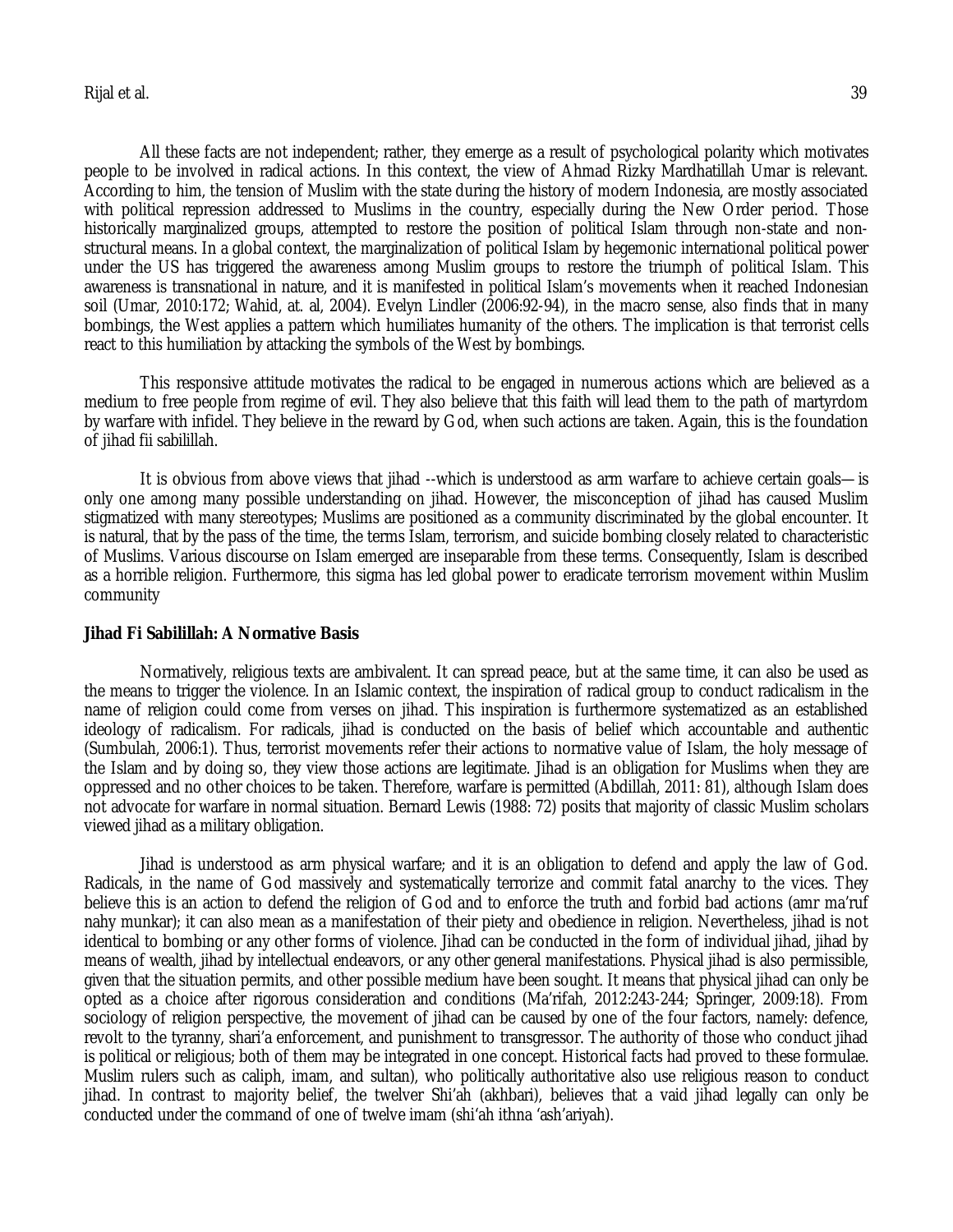However, since the last imam mystically disappear (ghaybah kubra), no jihad can be legally conducted presently. This view is challenged by other Shi'ah group (usuli). Imam Khomeini, one of leading figures of this group discusses the concept of wilayah al-faqih. Within this concept, a religious cleric (faqih) can assume two functions of religious and politics simultaneously in the absence of an imam. Jihad, therefore, can be triggered through the voice of fuqaha' (Rusli, 2013:353). In fact, jihad is a fundamental and urgent obligation for Muslim in order to be able to build a great civilization. However, this fundamental meaning is often ignored.

Jihad is a dynamic concept. On one point it culminates in the violence in the name of God. But, according to Abd al-Salam Faraj, a literalist who inspires many radicals in many parts of Muslim world, in order to implement this holy violence, the sword is the only means to enforce a just society (Sumbulah, 2006:2; Armstrong, 2003: 335; Barbe, 2002:336). It is inevitable that militant groups' movements resonate more widely nowadays, when state's protection to Muslims weaken. Therefore, it is natural if jihad comes as an arena for radical Islam to voice the failure of state in protecting Muslim, and at the same time to strengthen their existence (Prasetyo, 2003:171). In such a context, radicals often view their attempt as raise a theology of wisdom and tolerance promoting balance of both horizontal and vertical aspects of Islam by defending the poor and weak.

Nevertheless, various forms of fundamentalism are integrative and comprehensive. It is a reductive and literalist entity of faith which is fatr away from rahmat lil alamin (Abdillah; 2011: 76; Kung & Moltmann, 1992:3-13; Sattar, 2013:3). In the context of anxiety, fear and reluctance as an effect of their movements, they often distort and reduce the tradition they defend. One example is their movement platform, so they justify their movement with normative-doctrinal value which they pick selectively from the scripture. They tend to ignore normative and pluralistic fact of the Quran. It is natural, therefore, that they resonate the movements by raising the reference to the Quran and Prophetic tradition compatible with their understanding of religion as legitimacy for violence. Hence, the construction of their understanding and belief is achieved through a reductive platform. (Eksan, 2009: vi).

This construction of understanding has raised the spirit of struggle among fundamentalist. They believe that if the struggle is in defense of God. Various forms of sacrifice be it materially on non-materially is devoted only for God which brings implications to the construction of a society on the basis of Pure Islamic normative doctrines. In this conclusion there have has been a polarization of thought which resulted in a proposition that the meaning of jihad has formed Islamic political system (Esposito, 2002). Apart from this, however, by this reductive religious attitude they have legitimated the role of God or even resulted in "killing" the God. The consequence is the rise of a priori to religious values as a social fact or it brings implications to the process the Godhead awareness of human beings. Everybody can see the axiological gap between das sollen and das sein aspects of Islamic values practiced by terrorists.

The interpretation of jihad –which is often expressed in the phrase "we are obliged to do seriously" (Sirodj, 2006:106; Shihab, 2003: term Jihad) can be implied in the emergence of general opinion on the genealogical construction of Islam. It means that interpretation of play major role in building opinion on Islam among public, both positive and negative. When interpretation of jihad means as the implementation of love in the worship to God (tawhid), there would be polarization of opinion on Islam as a religion teaching love (Solahuddin, 2011:268). In contrast, when jihad is interpreted as "war", the negative opinion will emerge following the strengthening understanding among society that Islam legitimizes the use of violence and terror in dealing with any situation. Describing this situation, Shabbir Akhtar posits that Islam is best religion with worst follower, after Salman Rushdie, however, many believe that Islam is worst religion with worst followers as well (Thaher, 2003:126).

In our recent context Rudolf Peters's view is relevant. He argues that the doctrine of jihad in contemporary ere has a wide spectrum, namely the use of this term as a legitimacy to hold warfare among Muslim themselves. The opposition groups of radical Muslim are often involved in attempt at toppling government that they deem as not Islamic, and at the same time in order to spread the version of Islam they believe. However, their efforts often hinder the doctrinal problem, that Islamic jurisprudence provides only a narrow space for revolt to legitimate government.<br>This group takes the doct rine of takfir (excommunication) as iustification (Peters, 2008; 7; Rohmanu, 201 rine of takfir (excommunication) as justification (Peters, 2008: 7; Rohmanu, 2010:2).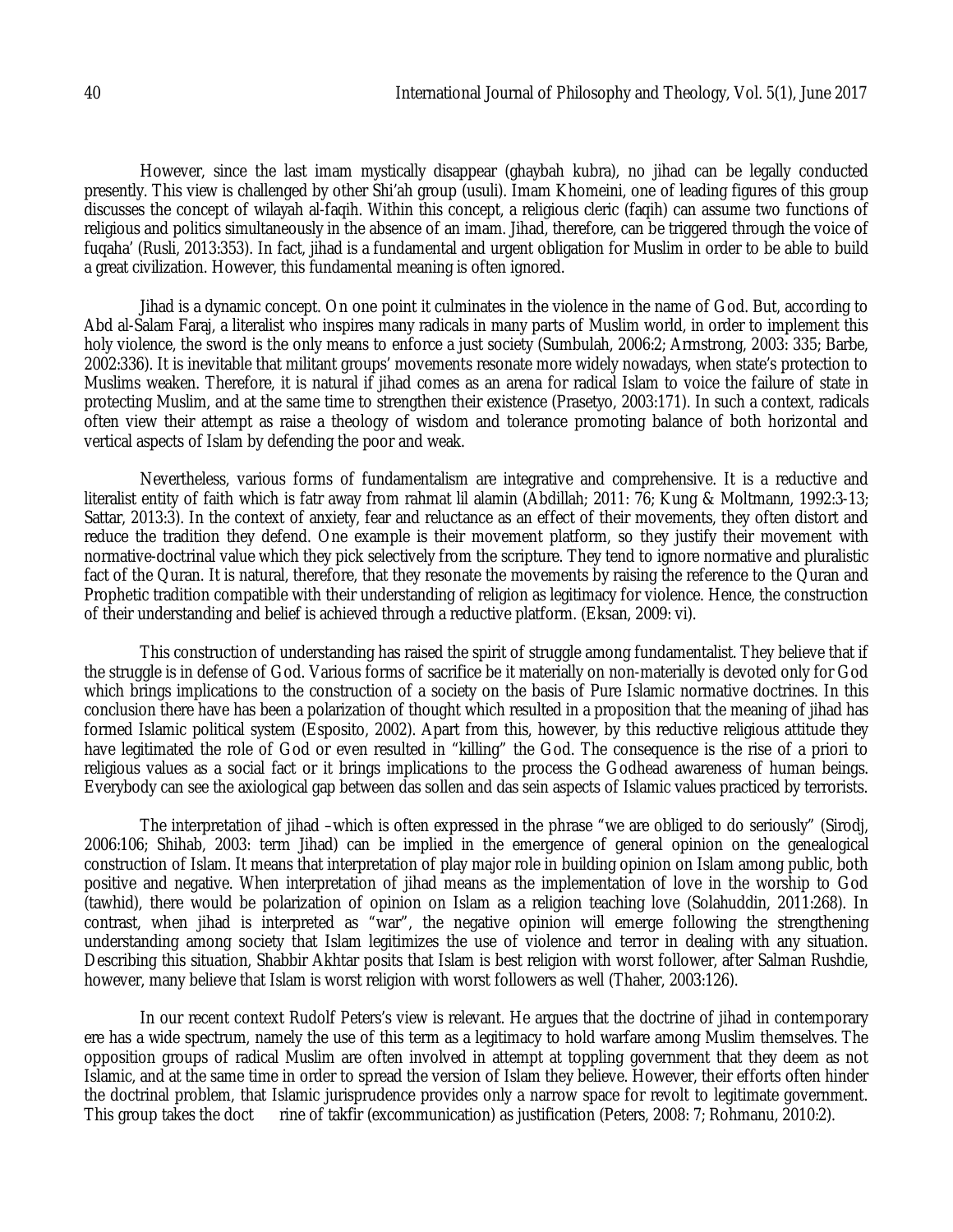Rijal et al. 41

This description has explained that the spirit of jihad adopted by terrorists is monotonous and rigid bith ontological and axiological levels. They only focus on the strengthening of belief and faith (theo-centric) without any attempt to consider the real human problems such as moral decadence, poverty and reluctance in dealing with modernity. It means that the theological construction of terrorist is constructed on the basis of ontologicalmetaphysics in order to strengthen their life orientation without any efforts to be involved real problem of Muslim society.

Many people believe, both Muslim and non-Muslim, that jihad is a universal normative-doctrinal obligation on individual, domestic, regional and global levels. Up to this point, the ambivalence of interpretation could easily take place which mostly ended with justification. This "justification" which serves as the source of killing those who are believed as kafir. The fact is, many Muslim are being victimized by acts based on this justification. Thus, terrorist theology should be viewed as anatomy of problem which should be solved by reiterating the Godness and humanity dimension of religion. By this, religion will not be seen as dealing with problem of rituals per se, but also with human and humanity.

Hence, the reconstruction or even deconstruction of theology should be taken in order to respond to the real problems of disparity between doctrine and reality of Muslim religiosity. On the other hand, this effort is also to reproduce the theological construction so it can be more functional in the real life, dealing directly with contemporary life. Theology is constructed not merely as a defensive theologia, but it can serve as the interpretation of realities with balance pattern of orientation between the divine and humane dimensions. Variety of definitions which serves as an anatomy of theology is more relevant with social problems such as corruption, nepotism, free sex, and the like. Theological terms such as infidel (kafir), Muslim, or major and minor sin will be more rooted and touch the contemporary pattern and are contextual.

The re-conceptualization of theology is tantamount to the substantive spirit of Islam. Islam which is lexically means "salvation", "peace" or "total submission to God" or "submission", "to submit", "to obey", "being peaceful with God's path" (Rukmana, dkk, 2012:9). By this concept, the construction of theology emerges as the consequence of this concept is theology of peace which prioritizes the balance of theocentric and anthropocentric aspects. Muslims are the campaigner of peace for all human beings without any exception. In other words, Islam as a religion of rahmat li al-'alamin, has developed concepts or doctrines which are humane and universal in nature, which is able to save human beings and universe from destruction. Therefore, Islam should be able to offer values, norms, and living rules to modern world, and offer alternatives to the solving of various problems faced by human beings (Muhaimin, 2012:8).

# **The Construction of The-Anthropocentric Theology**

The definition of religious terrorism is highly problematic as it is a relative concept which is basically defined by perspective of theology, moral, politics, sociology, and law of respective groups. Therefore, religious terrorism which is mostly associated with groups labeled as "sect", a pejorative term coming from other religion. The problem can be summarized in two major basic concepts: "one is angel and the others are satan" and "one is terrorist and the others are struggling for independence (Permutter, 2004:1). Diametrically, it gives rise the concepts of "the others" which further develop the context of insider and outsider. This concept is very important as a basis for claim of truth which only believed by one group and at the same time has a tendency to invalidate other groups as the terrorist groups show (Stepanova, 2008:55). This claim to "the other" is inseparable from the theological paradigm used as framework to view and used as a standard in assessing. Normative religious texts are interpreted in reductive-atomistic and partial-monolithic ways which only orient to divinity fact an sich. Consequently, it can only produce narrow paradigm in religiosity and tend to see facts in absurd way. The implication is the truth of religion is monopolized as an entity of self which has become exclusive right of an individual or group. On this level, substantive and deep ideas on the peace mission of religion, especially Abrahamic tradition (Jews, Christianity, and Islam), as if they are only filled with doctrine of violence (Esack, 2001:234).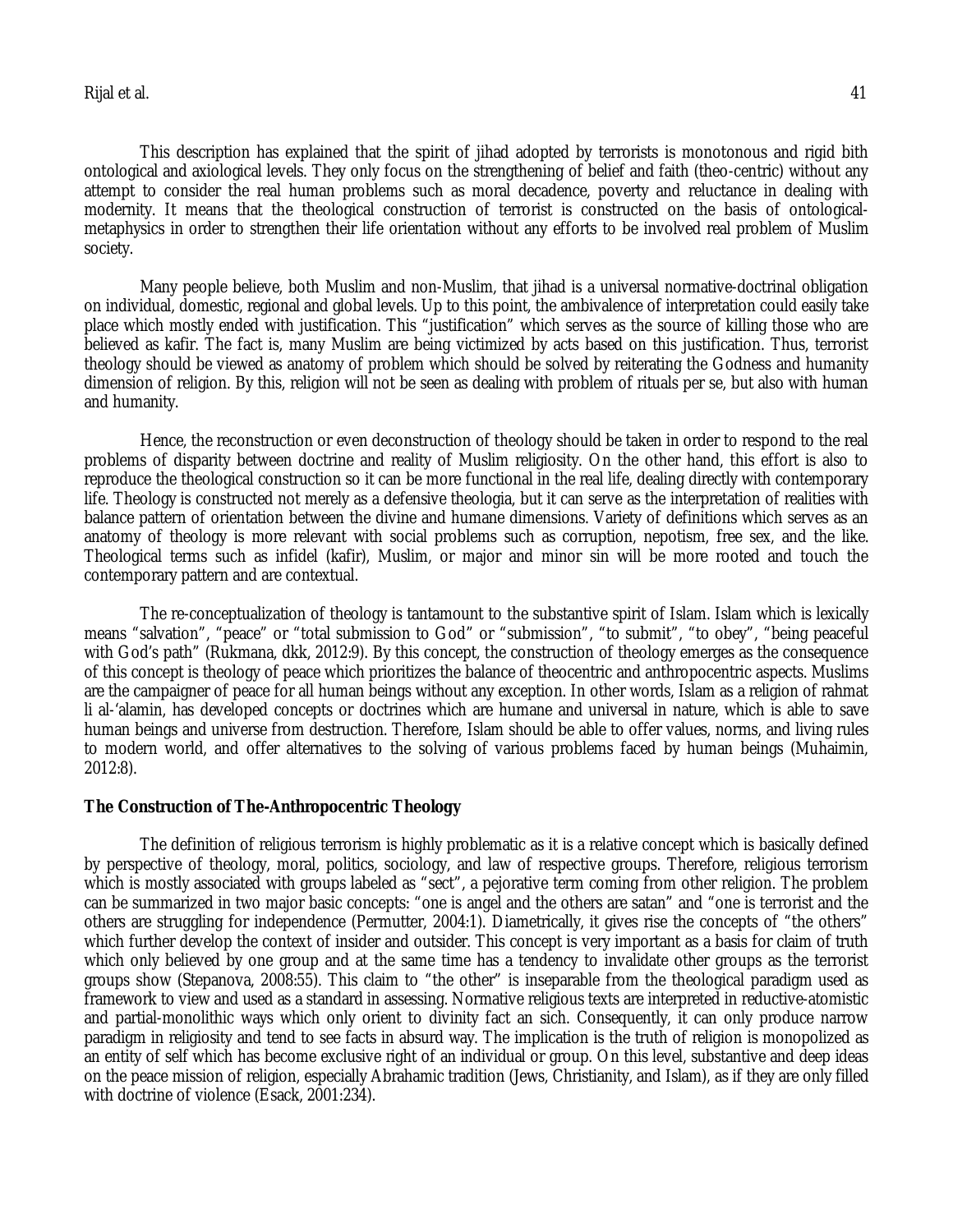A solutive fact to reconstruct this paradigm is by refreshing through the process of reformulation of theological orientation. Theological orientation does not merely deal with divinity which make it ungrounded, but should be directed toward aspects of humanities (anthropocentric fact) in order to make it dealing with more concrete issues. This formulation is called theo-anthropocentric theology (Abdullah, 2012:102) which encompass double level orientation both divinity and humanity. This construction of theology is integrative between aspects of metaphysicalontological and physic-materialistic. By this formulation, Islam will not only mean as entity of theology which orient only to God but also touch on the ground of socio-anthropology which orient to the all human beings regardless their identities. Theology is not only to introduce God as contemplating concept to strengthen the faith, but as analytical tool which can be used as a point of departure for the well-being of human's life.

It should be acknowledge that the main dialectical subject in theology is "God," so all theological foundation is built on the presence of God as the first factor. On this aspect, the concepts of God are discussed, contested and analyzed within this academic framework. Throught their behavior and actions, Muslim umma created continuosly common realities as the basis of faith, which they factually experienced both objectively and subjectively. It is not an exaggeration when it is said that theology is a result of human projection, which is eventually functioned as symbolic universum, it is a "thin veil" which legitimates social structure. This basic function for social existence of human being is based as human beings are able to relate the construction of empirical realities. All these realities are based on holy realissimum, which lies beyond possibilities of humane meaning and humane activities (Noor, 2011:6).

In fact, all kinds and types of theology are resulted from human construction in reading and understanding of God existence. It is from this attempt that knowledge on God is positioned as a main entity in anatomy of religion with all its consequence. It is undeniable that the construction of theology significantly contributes in determining the paradigm and perspective of religiosity. Furtherore, it is also understandable that theological construction can also determine the orientation of human civilization as proven in the reign of Ma'mun during Abbassid period which adopt Mu'tazilah theology as the basis. I believe, however, that current theology, especially, terrorist theology, should be revisited, as this theological framework does not pay adequate attention to human aspects, as it orients on theocentric. Hence, this theology is reductive which is characterized by its emphasis on "God".

The fact can be analyzed from most literature discussing the discourse of theology which is inseparable from debates on the problem of divinity tend to defend God which at the same time can be seen as downgrading God into profane variants. Tragically, theology is not merely a medium to defend God, but also a subject of debate as a normative justification for other group through such pejorative terms as infidel (kafir) or Muslim who use religion for political and economic interests. Example of theological groups which arose in the midst of conflict are Khawarij and Murji'ah, which later manifested diametrically in the teachings of Qadariyah and Jabariyah; or can also be seen in the theological split which can be seen up to present, such as the division of Sunni and Shi'ah (Syahrur, 2003:179).

Hence, a theo-anthropocentric theology which is free from any interest and is able to deal with contemporary human problem and divinely-oriented is inevitable. In this context, theology is not merely a medium for strengthening faith and belief in God, but also as an axis which will liberate Muslims or any other people of religion from the problem of poverty, backwardness and hegemonic tyrrany of injustice. A theology of the-anthropocentric is able to strengthen human dignity as God's creature who attempts to view the ontological facts (both neumena and phenomena) holistically. Thus, in the perspective of this theology, jihad is not an entity which could be translated into attitudes of destruction, arrogance, hostility, and violence towards others, but it has to be implemented in the context of constructive meanings and implication for human beings. From the pattern of integrative-ontological thought crystallized in the knowledge on divinity based on normative and authentic sources. This source of knowledge is an epistemic basis for an anthropocentric theology which is interconnected and becomes an entity.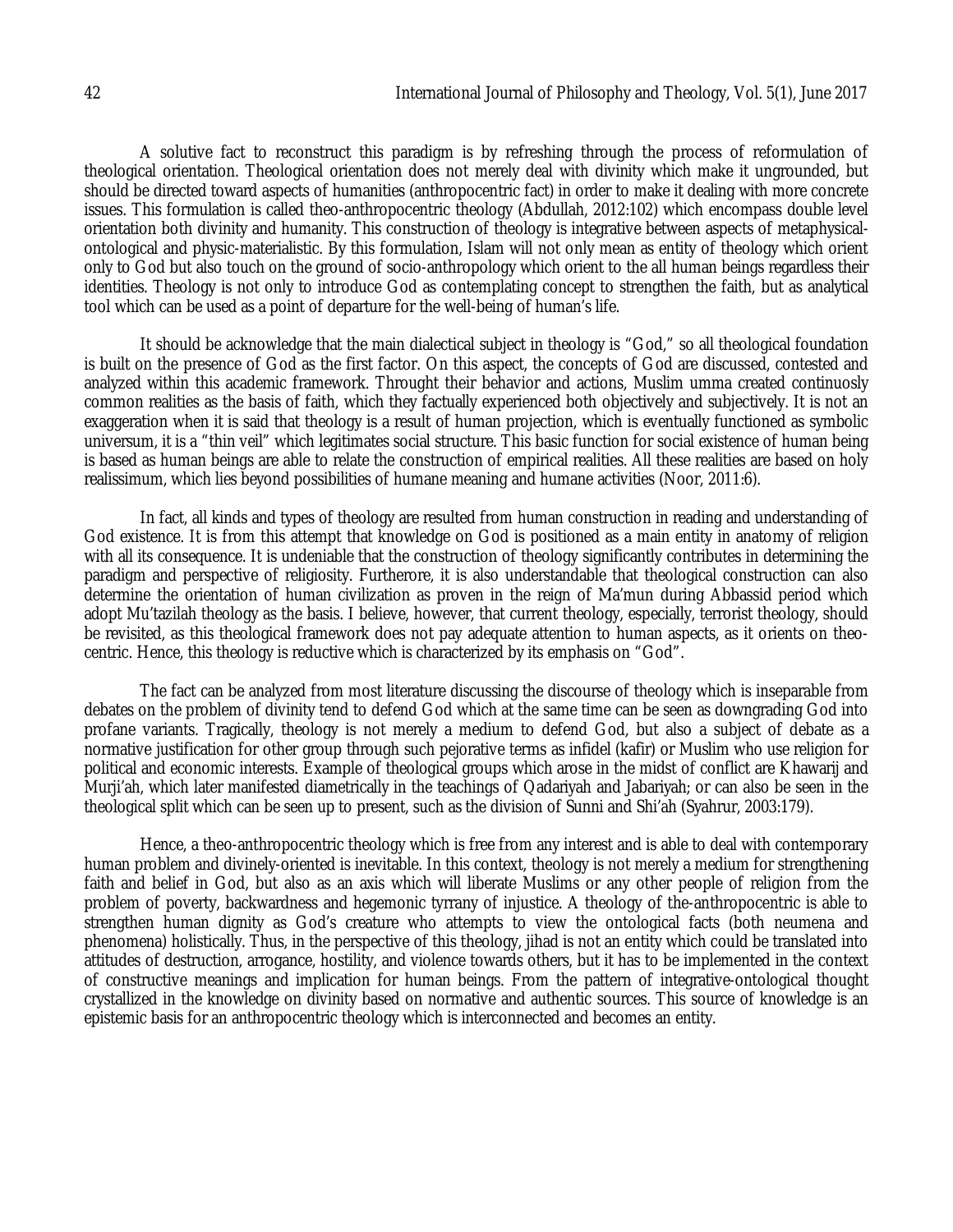

**Those sources are: revelation, reason, and dialectic tradition, as the following chart shows:**

**Chart 1: The relevance of three sources of knowledge in a Theo-Anthropocentric Theology** 

The chart shows a dialectical relationship between revelation and reason. Both are complimentary, strengthen each other when all things are not explainable. By "un-explainable" it refers to, among others, the urgent role of reason in translating and interpreting God's words which does not describe all religious entities explicitly. On the one hand, revelation legitimizes and explains things which reason is unable to deal with as the concept of Godness which the Quran has explained it. In other words, although reason is able in revealing the right and the wrong, good and bad, but it is unable to identify metaphysical dimensions. The Qur'an assumes this function, while reason not (Muhaimin, 2012:86).

In a theo-anthropocentric theology, revelation forms a normative dimension of absolute truth such as Torah, Zabur and Bible which were revealed to Jewish and Christian communities, while the Qur'an is revealed for Muslims. The entity of reason forms rationalistic dimension of theology, as reason is able to reveal the limit of textuality of revelation and find the real meaning behind the written realities. The entity of tradition, on the other hand, forms the dialogical and interactive dimension between both dimension (revelation and reason). The dialectical process between both dimensions will resulted in the polarization in the form of cycle which orient to the variant of divinity (theocentric) and humanity (anthropo-centric). Theology of terrorist movement is a theology which prioritizes the dialectical process between revelation and reason with orientation to the realities of divinity and humanity.

Revelation is a normative source which contains absolute truth. It is a fundamental element of theoanthropocentric theology. Moreover, revelation is compendium of the most autenthic God's words and sayings. Considering this nature, revelation is a self-fulfilling prophecy. This position is the essence of theology of world religions including Islam (Noor, 2011:15-16). All creatures in the universe are from God (Kartanegara, 2005:48) which are free of contradiction between the fact and ideas. By referring normatively to revelation, this theology is not only scientifically legitimated, but also transcendentally valid. It is natural that this element is gained by anthropo-centric theology as a consequence of its philosophical anatomy which prioritizes revelation as God's initiative in approaching human being which are profane and reductionist. In other words, revelation is a medium for dialogue between God and human being for the sake of clarity of God existence. The second source of theology is human reason. It is an important point which differentiates human beings from other God's creature and, the Qur'an has commanded human to use their reasons for thinking (al-Muqaddasi, t.th:349). Reason is a rational power of human being in thinking beings, and the meaning of being. In theological context, reason is developed in order to cover all problems related to divinity and humanity which are bounded in one onthologocial unity framework. On the other hand, acknowledgement to the role of reason as a variant of epistemological source of theology forms a constitutive aspect of "rationality" of the holiness of God.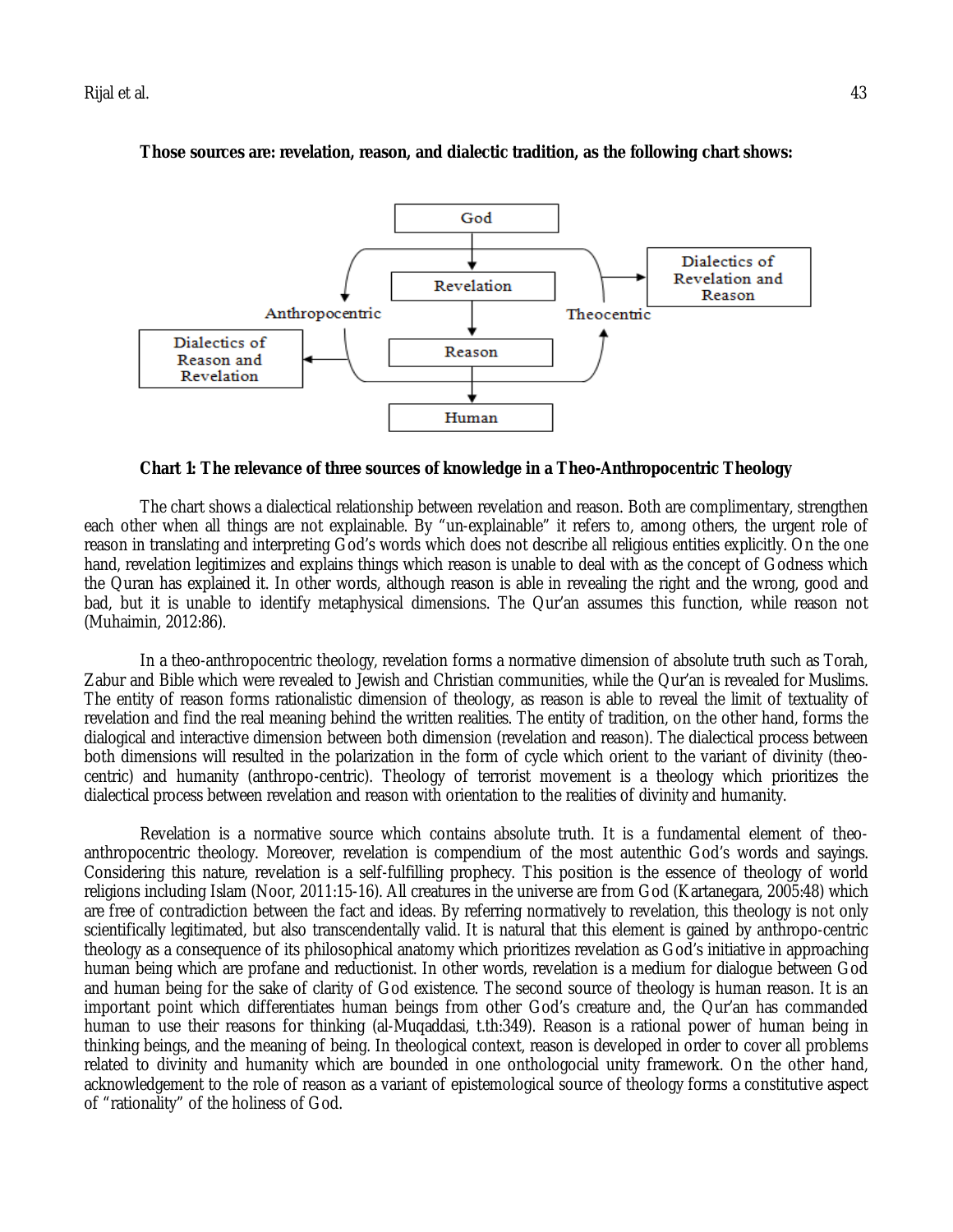Borrowing Musa Asy'arie's (2001:19) term, it is called "rational transcendental. The position of rationality is urgent in order to provide understanding and explanation, although theology has a point of departure from subjective faith and belief, which can only be personally felt by people of religion. But, theology has a more objective dimension. In other words, the objectivity of theology can be proven by rationality of anatomy of knowledge on God which stands on subjectivity of belief and faith of respective people of religions.

Hence, Muslim and non-Muslim will be able to achieve theological truth when they use the reason for the basis of thinking. But, for theologians, the role cannot be fragmented from anatomy of unity of revelation; this means that between unity of reason and revelation is the main source of theology. The operation of both contexts, reason will not invalidate normative truth of revelation and it submits before the revelation which is absolute and true.

Revelation can be used as point of departure which can end in the form of logical conformation on the truth of revelation. It is obvious that reason can be a justification on the truth of revelation or vice versa that revelation can be used a legitimacy and justification for the validity of reason. In the context of history of Islamic thought, it is not contradiction of reason and revelation which took place. Rather, it is competition among interpretations of revelation. Hence, the competitions and contradictions are between one scholars' opinions to another (Anwar & Razak, 2003:243).

On this position, terrorist entering the legitimated revelation rooms; revelation is used as a justification on what has been achieved by reason and the truth is believed. One example is the term jihad which is echoed by terrorist. On this framework, terrorists have to explain the meaning and objective of jihad. It is undeniable that the Qur'an urges for the use of reason. It is valid, therefore, that some groups of Muslims attempt to use its rational potential and believe in the thought resulted from human reasoning. This can be seen from the case of theologians who think on many subjects which are not explicitly stated in the Qur'an which one of them being the proof of "God's existence." Revelation only justifies the truth of those arguments as long as it is able to increase and strengthen one's belief. Given its complimentary function in dealing with revelation, the reason used in theology is not liberal as it is used in pure philosophy. Following Muhammad 'Abid al-Jabiri's term, reason in theology is not "pure reason" (al-'aql al-mujarrad), namely reason which is totally devoted for the development of rationality, but rather, it is a "dependent" and "bound" reason. The function of reason is only aimed at devoting to "faith" as the highest goal in theology. However, although it is bound and dependent to revelation, the role of reason in conceptualizing the problems of divinity is important. Without reason, theology is impossible to be a scientific discipline. Reason has its own scope, which enables it to develop main doctrines in theology (al-Fayyadl, 2012).

It is obvious that there is a dialectical relationship between reason and revelation in forming the doctrines of theo-anthropocentrical theology. This relationship is framed by theo-centric orientation as a polarization of human beings' divinity and theo-anthropocentric orientation as an implication of tawhid on human relationship. This process should be adopted as an ideal practice among Muslims in order to defend theological stimulation of terrorist movement which has a tendency to be reductive in its ontological aspect.

# **Closing**

Based on the research carried out in East Kalimantan, some conclusion can be derived. Firstly, theology of terrorism spread among Muslim society operates on cognitive level by rising such term as jihad which contains elements of religiosity, spirituality and the sacred. For radicals, theology of terrorism is not only a normative thought, but also an implementation of jihad fi sabilillah which is often manifested in warfare. This is inseparable from theological construction of terrorist which is reductive-ontological, which resulted in the orientation one ontometaphysical an sich, namely God. Secondly, the process of identification of terrorist network is done through the mapping of narrative construction developed in the level of society based on four narrative Islamic caliphate, the concept of Jihad, and disappointment to political system. This narrative is spread through many propagation medium and press massively and systematically. It is understandable that their movements are accelerative but within the framework of their idealism, mainly their justification on the actions based on Islamic values.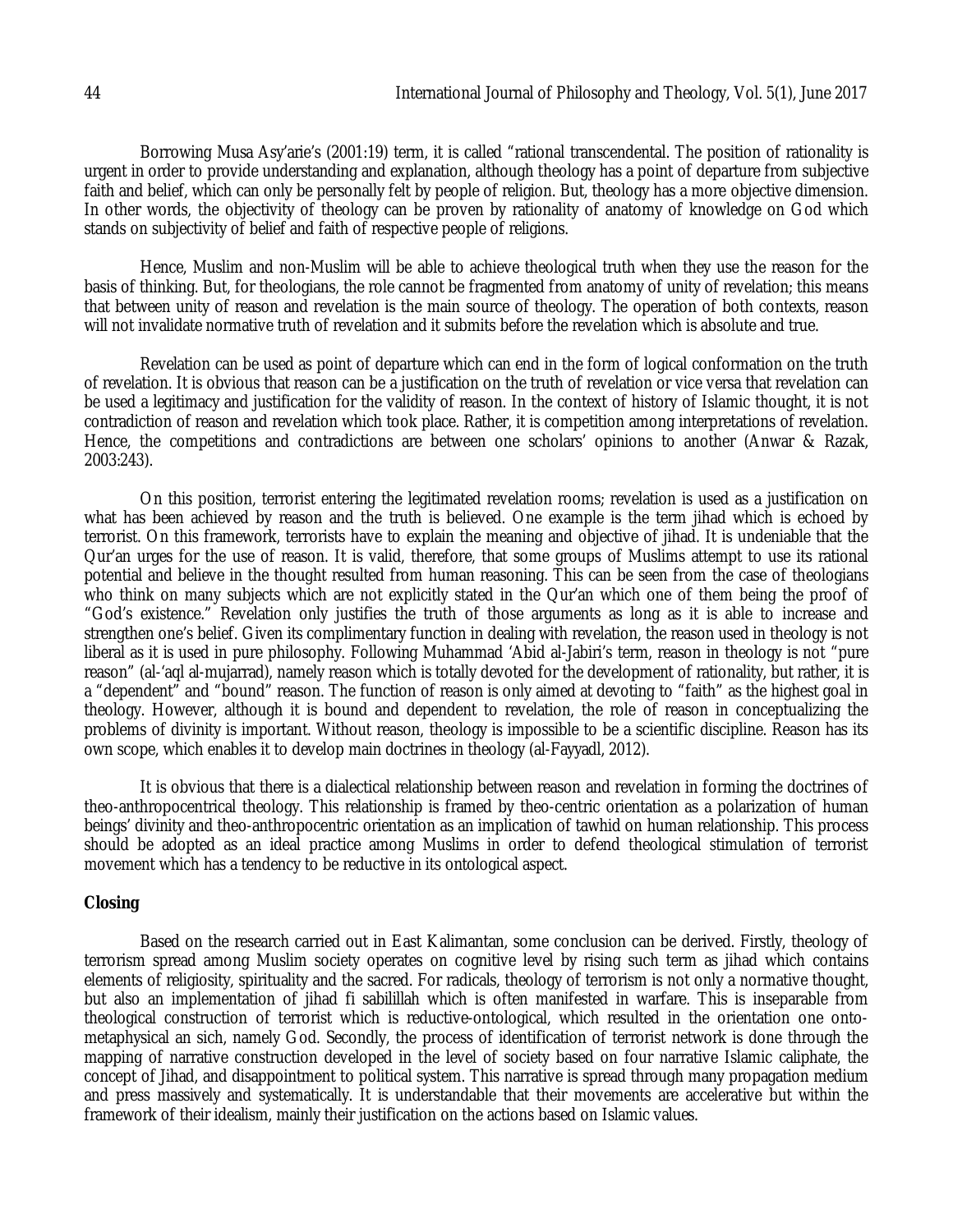# **Bibliography**

Abdillah, Junaidi. Dekonstruksi Tafsir Ayat-Ayat Kekerasan, dalam Jurnal Analisis Vol. 11, No. 1, Juni 2011.

- Abdullah, M. Amin. 2012. Islamic Studies di Perguruan Tinggi: Pendekatan Integratif-Interkonektif. Yogyakarta: Pustaka Pelajar.
- Abimanyu, Bambang. 2005. Teror Bom di Indonesia. Jakarta: Grafindo Khasanah Ilmu.
- al-Fayyadl, Muhammad. 2012. Teologi Negatif Ibn 'Arabi: Kritik Metafisika Ketuhanan. Yogyakarta: LKiS.
- al-Muqaddasi, Faidlullah al-Hasani. T.th. Fath al-Rahman li Thalib Ayat al-Qur'an. Jeddah: al-Haramain.
- Anwar, Rosihan & Razak, Abdul. 2003. Ilmu Kalam. Bandung: Pustaka Setia.
- Armstrong, Karen. 2003. The Battle for God: Fundamentalism in Judaism, Cristianity and Islam. London: Harper Collins Publisher.
- Asy'arie, Musa, 2001. Filsafat Islam: Sunnah Nabi dalam Berpikir. Yogyakarta: LESFI.
- Barbe, Benjamin R. 2002. Jihad Vs Mc World, Peterj.: Yudi Santosa, dkk.Yogyakarta: Pustaka Promethea.
- Caplan, Leonel (Peny.). 1987. Studies in Religious Fundamentalism. Albany: State University of New York Press.
- Chalk, Peter Chalk (Edit.). 2013. Encyclopedia of Terrorism. California: ABC-CLIO.
- Denzin, Norman K. & Lincoln, Yvona S. (Edit.). 1994. Handbook of Qualitative and Quantitative Research. London: Sage Publication.
- Eksan, Moch. 2009. Dari Bom Bali Sampai Kuningan: Mencari Akar Terorisme di Tanah Air. Jember: Pena Salsabila.
- Akar Teologi Terorisme Pesantren, dalam Duta Masyarakat tanggal 16 Nopember 2005.
- Esposito, John L. 1992. The Threat Myth or Reality?. Oxford: Oxford University Press.
- 2002. Unholy Wars: Terror in the Name of Islam. New York: Oxford University Press.
- Essack, Farid. 2001. Al-Qur'an, Pluralism and Liberalism. USA: Pinguin Books.
- Ghazali, Abd. Moqsith. 2009. Argumen Pluralisme Agama: Membangun Toleransi Berbasis Al-Qur'an. Depok: KataKita.
- Hasan, Noorhaidi, dkk. 2013. Instrumen Penelitian: Narasi dan Politik Identitas (Pola Penyebaran dan Penerimaan Radikalisme dan Terorisme di Indonesia). Jakarta: Badan Nasional Penanggulangan Terorisme dan Fakultas Syari'ah dan Hukum Universitas Islam Negeri Sunan Kalijaga Yogyakarta.
- Huntington, Samuel P. 2003. Benturan Peradaban dan Masa Depan Politik Dunia, Peterj.: M. Sadat Ismail. Yogyakarta: Qalam.
- Kartanegara, Mulyadhi. 2005. Integrasi Ilmu: Sebuah Rekonstruksi Holistik. Bandung: Arasy.
- Kung, Hans & Moltmann, Jurgen (Edit.). 1992. Fundamentalism as a Ecumeunical Challenge. London: Mac Millan.
- Lewis, Bernard. 1988. The Political Language of Islam. Chicago: University of Chicago Press.
- Lindler, Evelyn. 2006. Making Enemies: Humiliation and International Conflict. Wesport: Praeger Security International.
- Ma'rifah, Indriyani. Rekonstruksi Pendidikan Agama Islam: Sebuah Upaya Membangun Kesadaran Multikultural untuk Mereduksi Terorisme dan Radikalisme Islam, dalam Conference Proceedings Annual International Conference on Islamic Studies (AICIS XII Tahun 2012).
- Miles, Matthew B. & Hubermann, A. Michael. 1984. Qualitative Data Analysis. London: Sage Publications.
- Mubarak, M. Zaki. 2008. Geneologi Islam Radikal di Indonesia. Jakarta: Pustaka LP3ES.
- Mubarak, Zulfi, Fenomena Terorisme di Indonesia: Kajian Aspek Teologi, Ideologi dan Gerakan, dalam Salam Jurnal Studi Masyarakat Islam Vol. 15, No. 2 Desember 2012.
- Muhaimin, dkk. 2012. Studi Islam Dalam Ragam Dimensi & Pendekatan. Jakarta: Kencana.
- Noor, Irfan. 2011. Agama Sebagai Universum Simbolik: Kajian Filosofis Pemikiran Peter L. Berger. Yogyakarta: Pustaka Prisma.
- Perlmutter, Dawn. 2004. Investigating Religious Terrorism and Ritualstic Crimes. New York: CRC Press.
- Peters, Rudolf. 2008. Jihad in Classical and Modern Islam. Princeton: Markus Wiener Publisher.
- Prasetyo, Eko. 2003. Membela Agama Tuhan: Potret Gerakan Islam dalam Pusaran Konflik Global. Yogyakarta: Insist Press, 2003.
- Rohmanu, Abdi. 2010. Konsepsi Jihad Khaled M. Abou El Fadl dalam Perspektif Relasi Fikih, Akhlak, dan Tauhid, (Ringkasan Disertasi). Surabaya: IAIN Sunan Ampel.